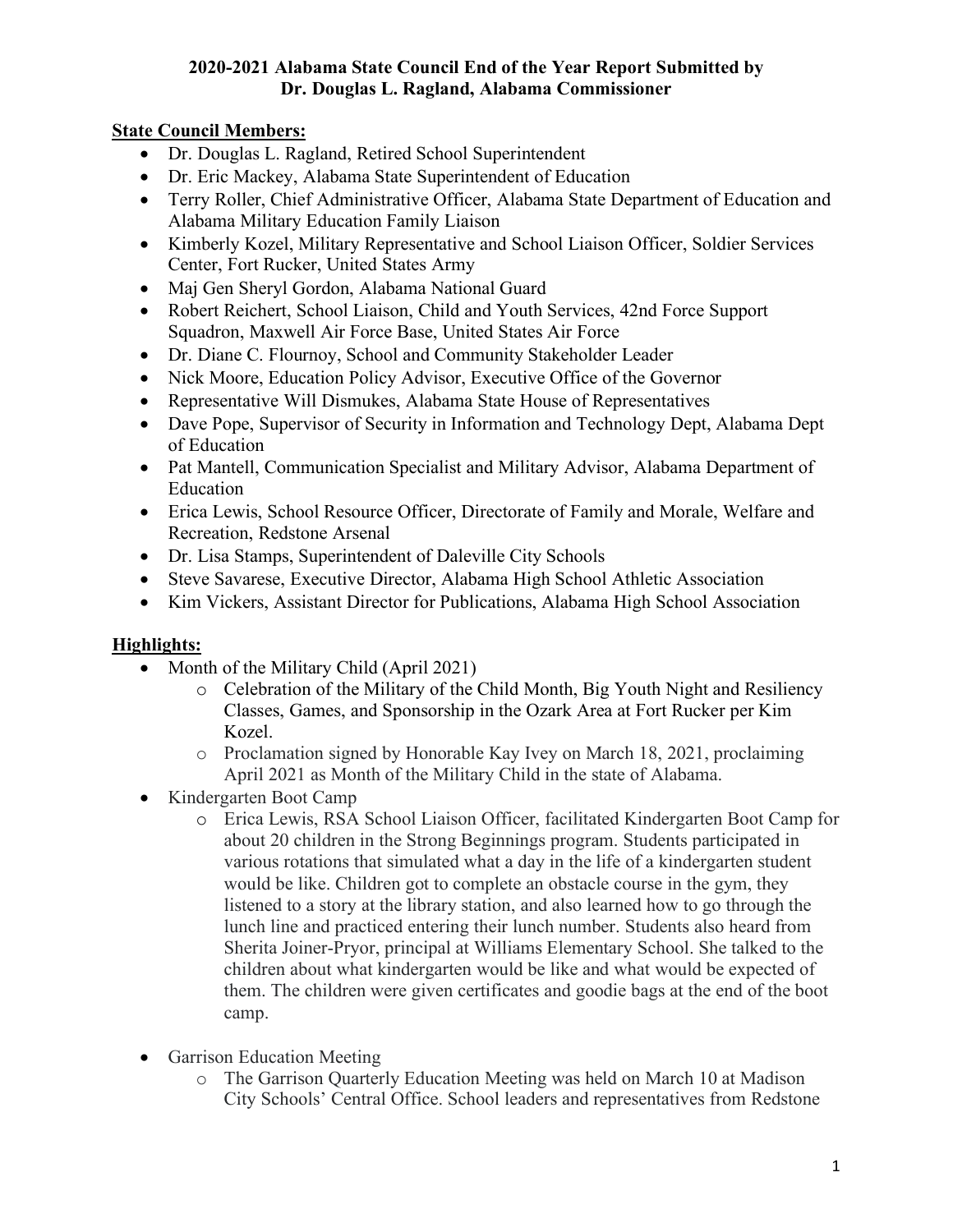Arsenal participated both in-person and virtually to discuss ways school districts can ease the transfer of military-connected students into their schools. Updates were given from each participating school district as well as a presentation on the Military Interstate Compact from Lindsey Dablow, Training and Operation Associate for MIC3. There were also presentations from our local Student 2 Student groups at Columbia High School (Huntsville City Schools) and Bob Jones High School (Madison City Schools). All information was well received and helped strengthen the partnerships Redstone Arsenal has with our local school districts.

• MIC3 101-2021 Military Interstate Compact Information Session and Training for School Personnel and Support Staff Training scheduled for July 22, 2021, hosted and facilitated by the Maxwell/Gunter Liaison Office and the Military Interstate Children's Compact Commission.

| SB#          | HB#    | <b>Bill / Resolution</b>                                                  | <b>Senate</b>    |                 | <b>House</b>                   | <b>Senate</b>                          |                    |                  |
|--------------|--------|---------------------------------------------------------------------------|------------------|-----------------|--------------------------------|----------------------------------------|--------------------|------------------|
|              |        |                                                                           | Committee Full   |                 | <b>Committee Full</b>          |                                        | <b>Concurrence</b> | Governor         |
| SB16         |        | Troops-to-Teachers                                                        | Passed<br>3 Feb  | 4 Feb           | <b>Passed Passed</b><br>25 Feb | Passed<br>4 Mar                        | N/A                | Signed<br>11 Mar |
| <b>SB82</b>  | HB 247 | Physical Therapy<br>Licensure Compact 3 Feb                               | Passed           | 4 Feb           | <b>Passed</b> Passed<br>25 Feb | Passed<br>4 Mar                        | Concurred          | Signed<br>11 Mar |
| SB83         |        | In-State College<br><b>Tuition Continuity</b>                             | Passed<br>3 Feb  | 4 Feb           | <b>Passed Passed</b><br>25 Feb | Passed<br>4 Mar                        | N/A                | Signed<br>9 Mar  |
| SB84         |        | <b>Expand Military</b><br>Stability<br>Commission                         | Passed<br>3 Feb  | 4 Feb           | Passed Passed<br>25 Feb        | $\operatorname{Pascal}_{N/A}$<br>4 Mar |                    | Signed<br>9 Mar  |
|              |        | Psychology Inter-<br>SB102 HB 266 jurisdictional<br>Compact               | Passed<br>3 Feb  | 4 Feb           | Passed Passed<br>25 Feb        | Passed<br>4 Mar                        | Concurred          | Signed<br>11 Mar |
| SB103        |        | Military Charter<br>Schools                                               | Passed<br>3 Feb  | 4 Feb           | Passed Passed<br>25 Feb        | Passed<br>4 Mar                        | Concurred          | Signed<br>11 Mar |
| SB124        |        | Military Medical<br>Licenses                                              | Passed<br>3 Feb  | 4 Feb           | <b>Passed Passed</b><br>25 Feb | Passed<br>4 Mar                        | N/A                | Signed<br>9 Mar  |
| <b>SB130</b> |        | Audiology and<br>Speech-Language<br>Pathology Interstate 3 Feb<br>Compact | Passed           | 4 Feb           | Passed Passed<br>25 Feb        | Passed<br>4 Mar                        | Concurred          | Signed<br>11 Mar |
| SB202        |        | Pharmacists, revise<br>licensure<br>requirements                          | Passed<br>24 Feb | 2 Mar           | Passed Passed<br>11 Mar        | Passed<br>1 Apr                        | N/A                | Signed<br>1 Apr  |
| SJR3         |        | Purple Star Schools<br>Program                                            | N/A              | Passed<br>3 Feb | N/A                            | Passed<br>11 Feb                       | N/A                | Signed<br>11 Feb |
| <b>SJR19</b> |        | Commending<br>Veterans and<br><b>Military Families</b>                    | N/A              | Passed<br>4 Feb | N/A                            | Passed<br>11 Feb                       | N/A                | Signed<br>11 Feb |

### **Recent Bills that have passed in Legislation:**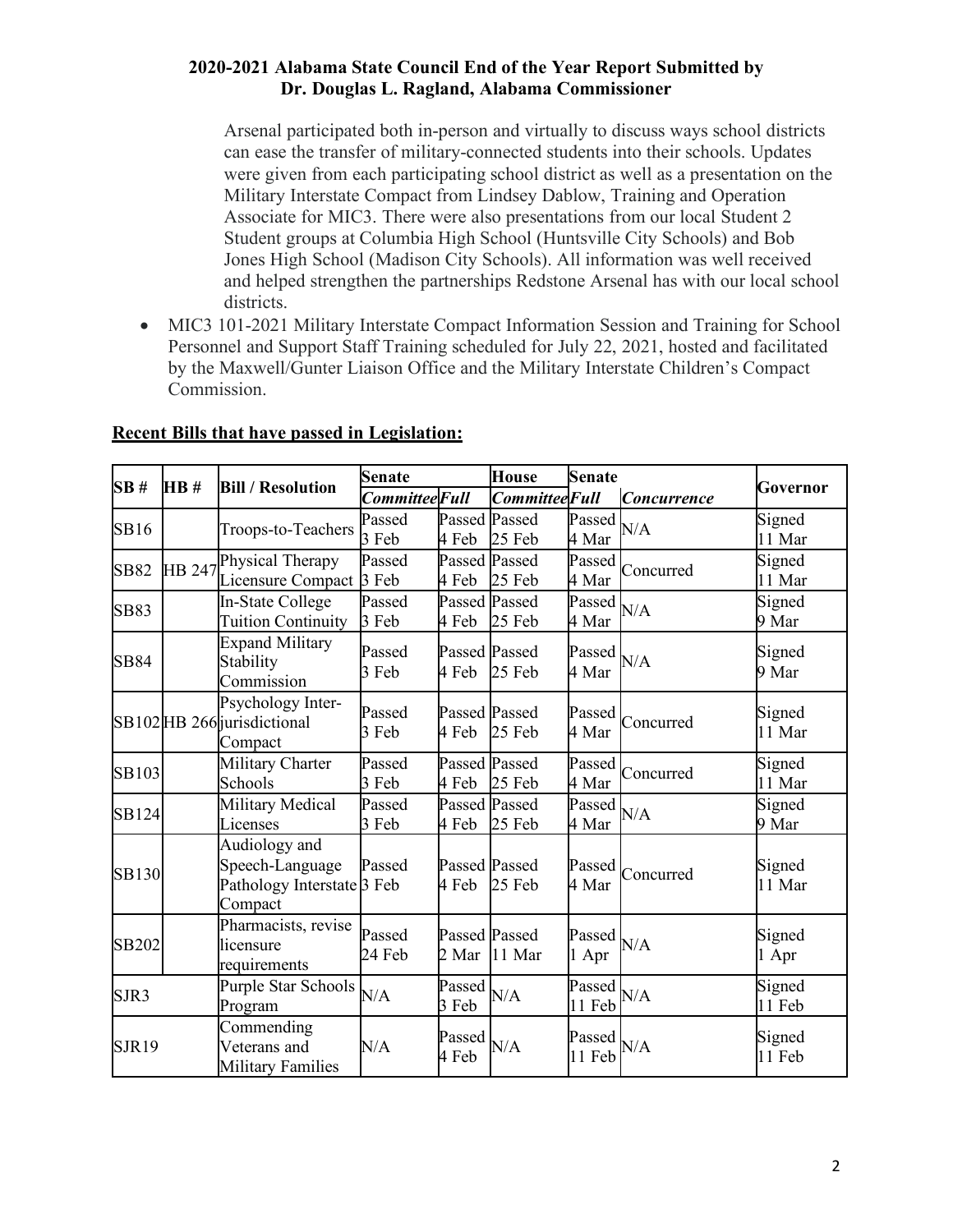Note: SJR3 Bill created by Alabama Legislature Establishing the Purple Star Schools Program and Committee on February 2, 2021. The Purple Star Schools SJR3 Bill was approved on February 3, 2021. The Alabama Commissioner was appointed to Purple Star Schools Committee by Alabama Legislature on February 2, 2021.

# **Public K-12 Education 2021-25 Strategic Plan:**

- **G.1.** Increase eligibility for Maxwell Elementary/Middle School (MEMS)
- **0.1.1.** Establish eligibility for the children of AD personnel residing off base to attend MEMS, to increase quality school options
- **O.1.2.** Implement expanded eligibility to MEMS equitably, to increase military readiness
- **O.1.3.** Institutionalize on base educational opportunities, to maximize quality options
- **G.2.** Improve communication with Airmen/spouses about quality public K-12 educational options
- **O.2.1.** Change the narrative about public K-12 in the River Region, so Airmen/spouses associate Maxwell w/ quality education
- **O.2.2.** Inform personnel & spouses (in-bound & assigned) of quality educational options, to help them choose acceptable pathways
- **G.3.** Deepen collaborative relationships with key stakeholders and partners
- **O.3.1.** Regularize communication and collaboration with public school districts, to achieve shared educational priorities
- **O.3.2.** Strengthen relationships with local, state & national stakeholders, to expand support of shared educational priorities
- **G.4.** Expand off-base educational options for military-connected children
- **O.4.1.** Standardize out-of-district enrollment policies, to make quality educational options seamless
- **O.4.2.** Modify varsity eligibility for the children of off-base residents attending school out-of-district, to avoid having to choose
- **O.4.3.** Improve support for students with special education needs, to enhance their school experience
- **O.4.4.** Reduce barriers to magnet school applications, to maximize military-connected students' ability to attend
- **O.4.5.** Facilitate additional social/emotional learning resources for adoption by local schools, to boost wellbeing & performance
- **O.4.6.** Support community-driven STEM education efforts, to increase delivery of topnotch curriculum in local district

# Recent Accomplishments aligned w/Strategic Plan:

# **Goal 1. Maxwell Elementary & Middle School**

- \* FY21 NDAA authorized a 4-year pilot allowing off-base kids to attend on-base K-12
- \* Maxwell-Gunter AFB was selected as the first site; receiving applications

# **Goal 2. Improve communications**

- \* Added "Public K-12" to Wing Commander Spouses' Seminar
- \* Implement the Purple Star School program in the River Region this Fall